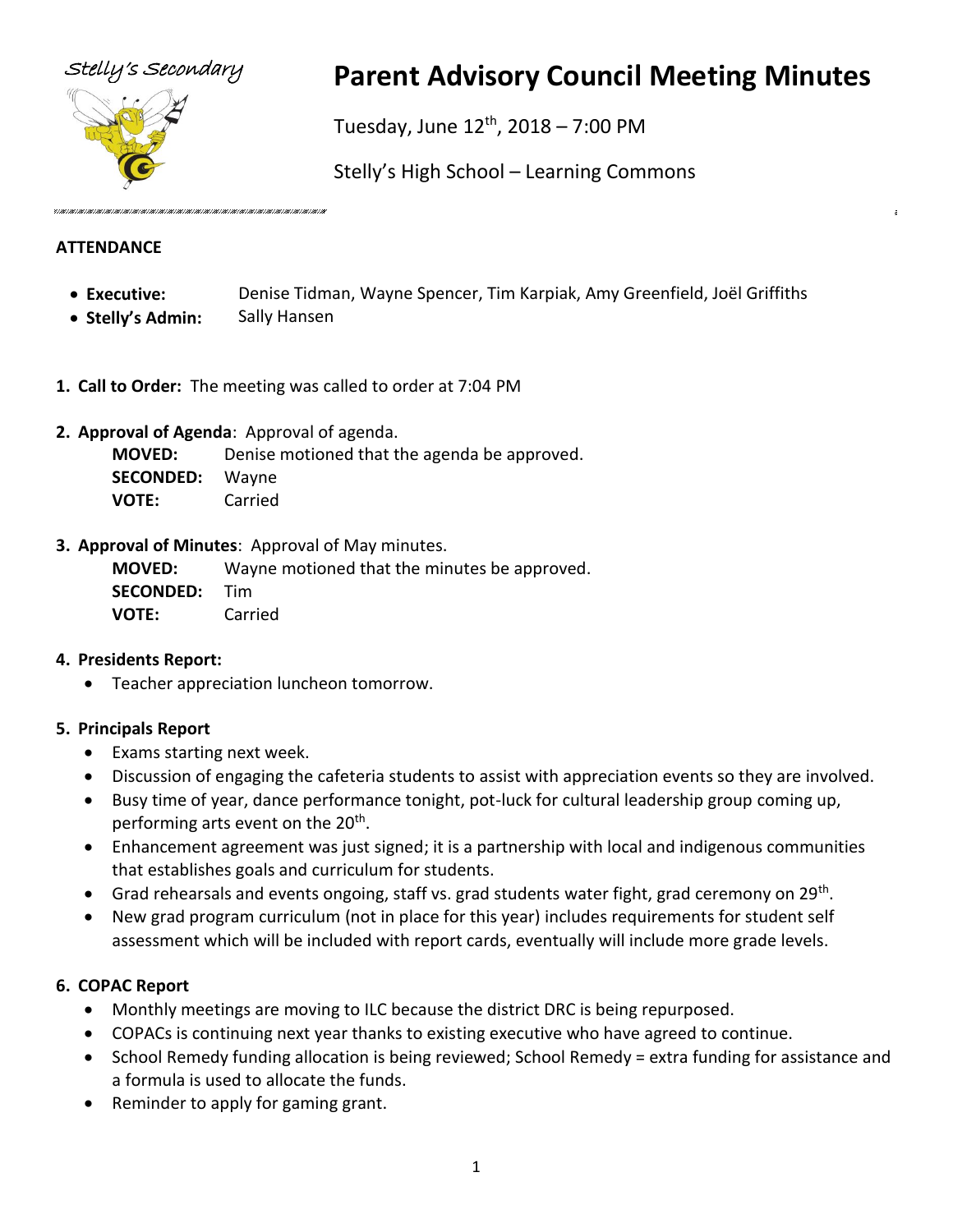## **7. CPF Report – Sandra / Christine**

• Written report attached.

### **8. Treasurer Report**

• Account balances are in the same place as they were last year, as they should be, \$4,400 left in the general account and \$644 in the gaming account. Nothing else to report.

## **9. Funding Requests**

- a) Music Program, Plexiglass protectors, \$328. Plexiglass sheets will be placed over music sheets when students are performing outside to keep music sheets in place in the event of wind. Funds remaining from a previous request plus this new request will cover the full cost of the plexiglass. **MOVED:** Tim motioned that we approve the funding request in the full amount of the plexiglass. **SECONDED:** Wayne **VOTE:** Carried
- b) PARTY Program Field Trip, \$800, for transportation and participation fees for next years trip. **MOVED:** Wayne motioned that the request be approved. **SECONDED:** Denise **VOTE:** Carried

### **10. Old Business**

a) no old business to discuss.

## **11. New Business**:

Discussion of grad parent volunteers and lack of attendance at planning meeting for next years class, concern that existing dry grad fund raisers (i.e. bottle drop on the weekend) which are well established and make significant amounts of funds will collapse. Explore new options for engaging parents and students as well as methods for communication.

Responses to questions 'General CPF Questions' in the CPF attachment.

- a) School Signage new sign has arrived, decision to put it up before parent night in early September.
- b) Revamping School Art this idea can be put forward to school groups for discussion, French language can be added, signing is expensive so funding would need to be raised.
- c) Students at school during exams they can attend school, room in the learning commons and career center, i.e. quiet areas, however there is no supervision as teachers are busy supervising exams. Sally also indicated that the format of exams week will likely be different next year.
- d) Extra seating there are lots of desks and chairs around the school that students can use during breaks, i.e. library, learning commons. There are fire regulations that need to be considered. Future of cafeteria and theater need to be considered prior to exploring additional seating around the school.
- 12. Next Meeting Date: The next meeting is September 11<sup>th</sup> at 7:00 PM in the Learning Commons.

### **13. Motion to Adjourn:** Meeting adjourned at 8:00 PM

**MOVED:** Denise **SECONDED:** Tim **VOTE:** Carried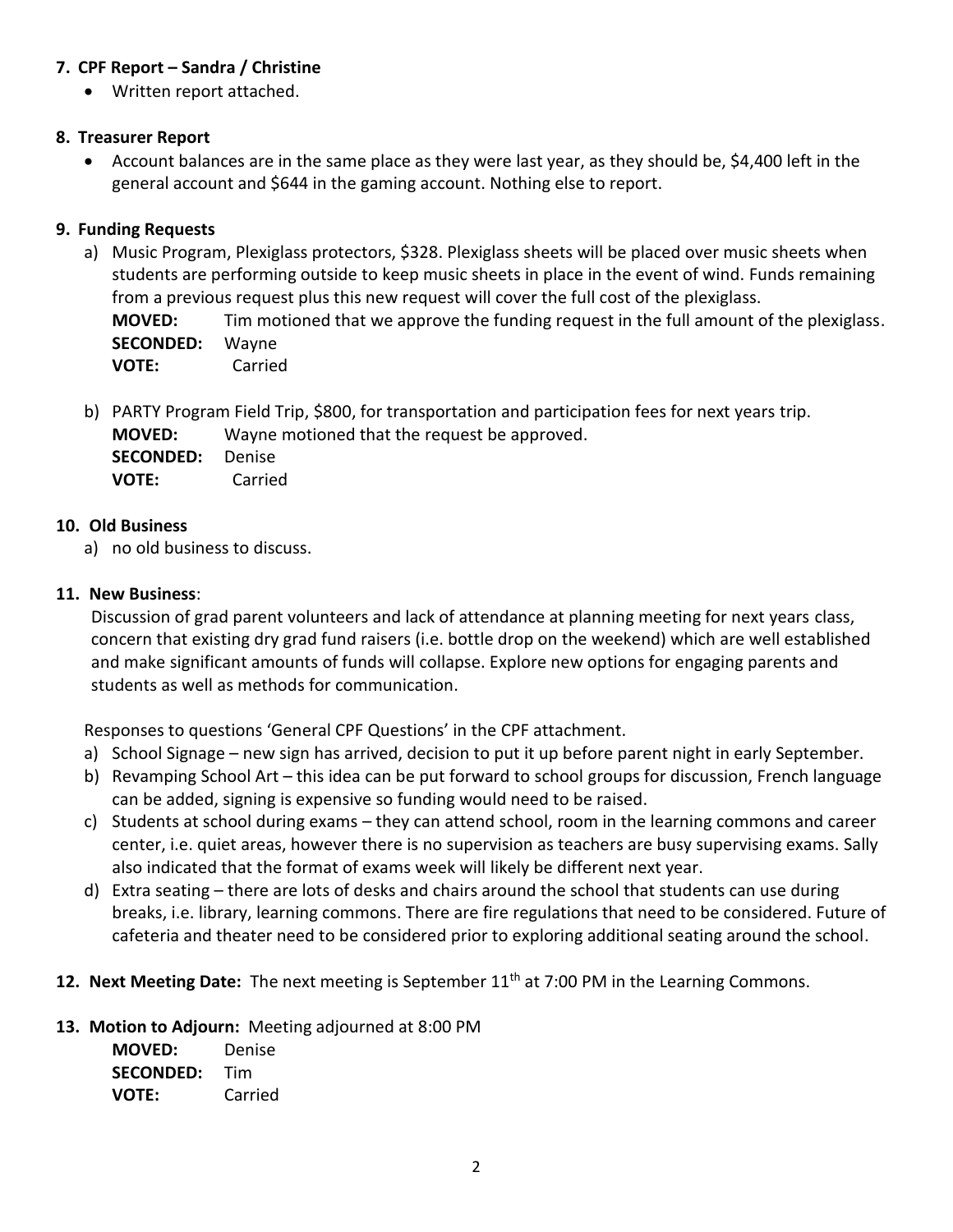#### Denise

I'm not certain I can attend the meeting this evening but wish to share the following questions AND also attach the CPF report - for your Minutes. It has been very interesting to be part of the Stelly's PAC. We currently do not have a Stelly's rep 2018/19 but hope we can find one during the Welcome Back events. I would like to remain as a member at large - and will do my best to attend some of the meetings! Maybe having, from time to time, the odd lunchtime "quick" meeting might work for those that live/work near Stelly's...? Bring your own lunch type of thing.

General PAC questions.

1. Status on new school sign in 3 languages. In absence of these new welcome signs, could we not have a paper poster welcoming visitors in 3 languages on the door?

Also, would like to ask if there is any revamp of art scheduled/in the pipeline at school/photo backdrops etc. Example in the gym Home of .... Can French text be added? Current school backdrop states Stelly's Secondary etc but not Ecole... It would really increase the visibility of the FI program if more dual language signage was included throughout the building on signs etc

Could this be something that art students could support?

\_\_\_\_\_\_\_\_\_\_\_\_\_\_\_\_\_\_\_\_\_\_\_\_\_\_\_\_\_\_\_\_\_\_\_\_\_\_

2. Exam week - do students with no exams have too remain at home, or will there be classes? If not, why not?

3. Extra seating/benches/tables for lunch dining? Was this discussed at previous meeting?

Ecole Stelly's PAC:

#### **CPF - Saanich Report.**

1. CPF - Saanich hosted its' AGM in May and the new Executive line up is:

President, Sandra Arthur. Vice-President, Christine Malmberg, Secretary, Cedar Payne.

We are currently seeking a treasurer, Stelly's representative, Fundraiser coordinator, PC Guru, and ad hoc volunteers to assist at different events throughout the year.

If anyone is interested to learn more, please contact one of the above people.

2. The annual CPF Concours d'art oratorie took place in Vancouver and finalists were sent from Saanich students in grade 6, 7 and 8. No high school students participated and those in Grade 12 missed out winning an opportunity to receive potential scholarship funding. As so few Grade 12 students support this event, this could be an interesting competition for the new Grade 12 to consider.

3. Lecture en Cadeau took place at Ecole Keating during end May/June. Eleven FI students from Grade 11, Grade 9 and Grad 8 took part in this four-week mentoring event (reading/speaking/creating art with younger grade 4 and 5 students). Thanks to all the Stelly's students that supported. We hope to repeat next year and will be seeking around 15 students to participate. Stelly's students received volunteer certificates. Bravo to those wonderful supportive young people.

4. You can download the latest CPF Saanich Newsletter here:

#### <http://www.cpf.bc.ca/saanich/index.php/newsletter>

5. Our website is now back up and running BUT we place much more information and posts on our Facebook page. Please check it out and subscribe/like.